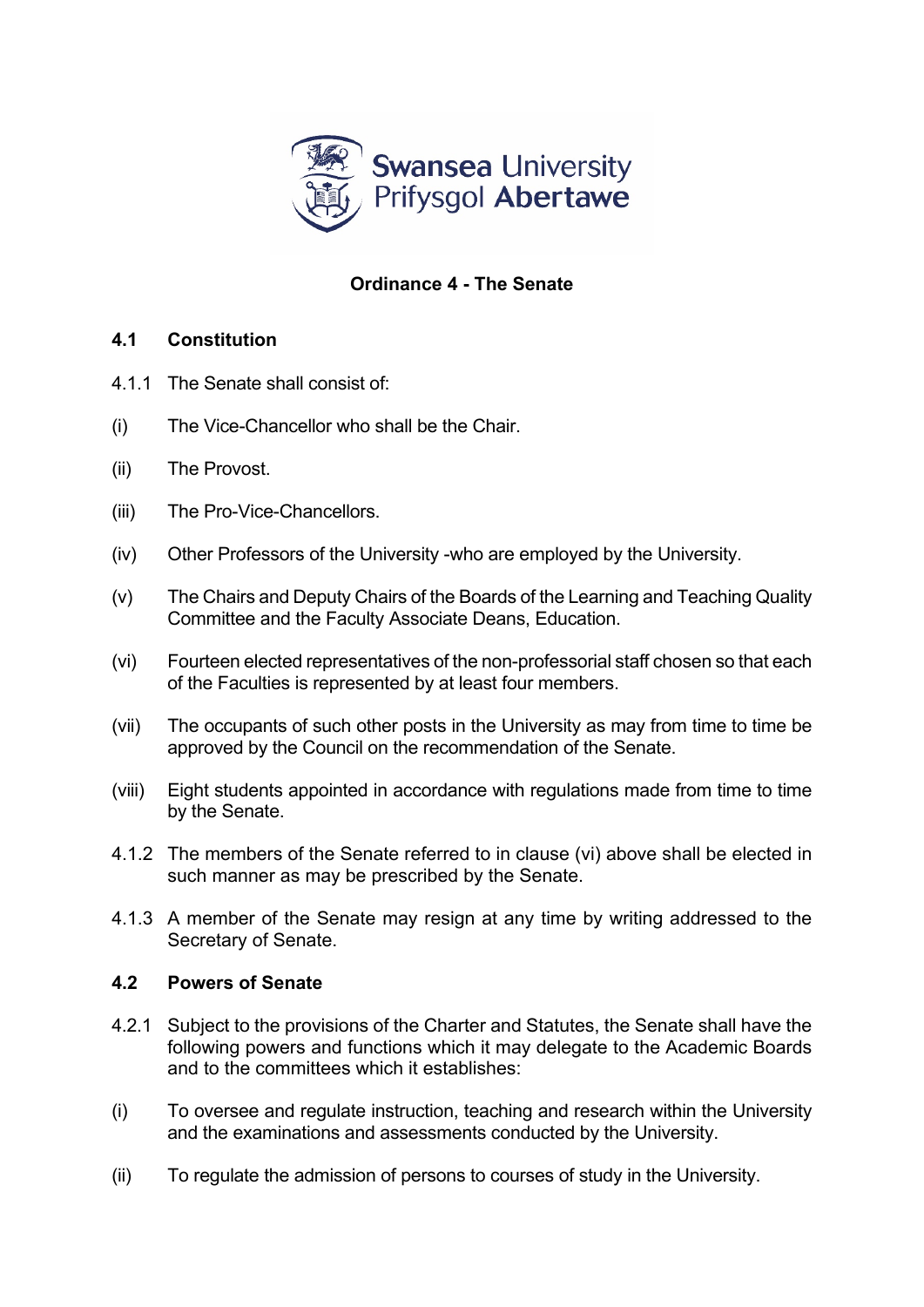- (iii) To confer and grant Degrees, Diplomas and other academic distinctions on and to persons who shall have pursued a course of study approved by the University and shall have passed the examinations or other tests and met all other requirements prescribed by the University.
- (iv) On good cause, as defined by Regulations, to deprive persons of any Degrees, Diplomas, Certificates or other distinctions or awards conferred upon or granted to them by the University. Honorary Degrees and other Honorary Awards shall only be removed on the joint recommendation of the Council and the Senate.
- (v) To receive periodic reports, at least annually, regarding external examination arrangements.
- (vi) To advise the Council on issues relating to the welfare of the students of the University.
- (vii) To regulate the discipline of the students of the University in respect of both academic and non-academic matters.
- (viii) To regulate student complaints and appeals in respect of both academic and non-academic matters.
- (ix) To regulate the procedures for instituting and awarding, Fellowships, Scholarships, Studentships, Bursaries and Prizes and to receive an annual report on the awards made.
- (x) To make recommendations to Council on the structure of the academic year.
- (xi) To regulate the procedure for Degree Congregations and other Award Ceremonies of the University.
- (xii) To regulate the academic dress to be worn by the various officers and members of the University.
- (xiii) To appoint members of the Senate to be members of the Court and the Council.
- (xiv) To fill vacancies among the membership of Senate.
- (xv) To approve the academic aspects of associations within the University, or with other institutions or organisations or departments or branches thereof, to the benefit of the University in teaching and research.
- (xvi) To approve, amend or refer back to the appropriate body any academic matter relating to teaching and research.
- (xvii) To require reports on academic matters relating to teaching and research from any appropriate body.
- (xviii) To comment on changes to the Statutes proposed by the Council.